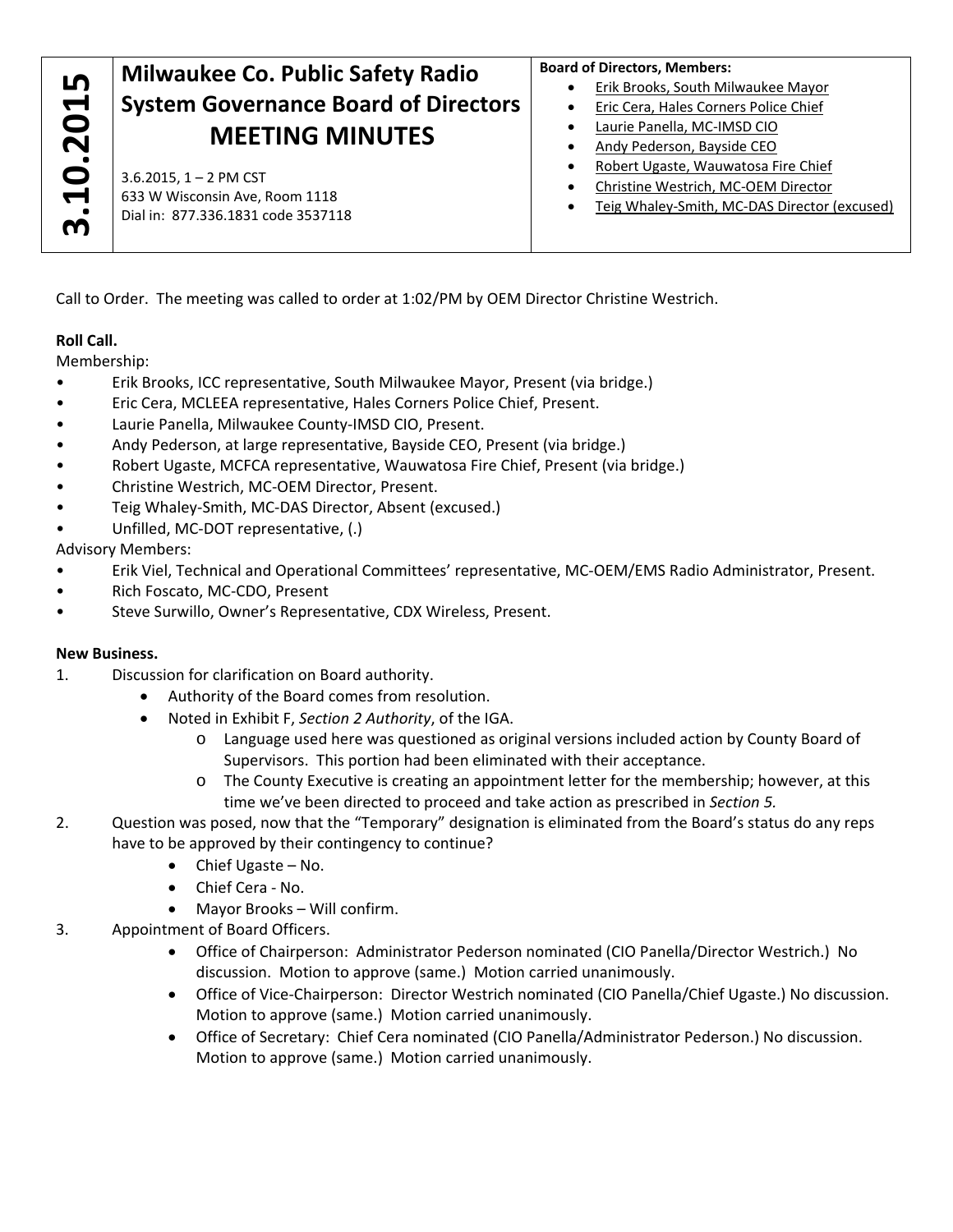#### **Old Business.**

1. Recommendation of a change to the IGA. Adoption of the name OASIS to replace the former, County Public Safety Radio System and to apply same to the Milwaukee‐Waukesha County Joint Radio System,

- This change was suggested via Greenfield Police Chief Bradley Wentlandt.
- OASIS is an acronym which stands for Organization of Affiliated Secure Interoperable RF Subsystems. o Emphasis here is collaboration of communities and not strictly County direction.
- A motion was made to accept the change (CIO Panella/Administrator Pederson.) Motion passed unanimously.
- 2. Recommendation of a change to the IGA. Change the language of sections 3.1 and 3.2 to add "subscriber system acceptance." Append the IGA to include Exhibit C *Subscriber System Acceptance* which provides for formalizing the acceptance.
	- Purpose of this is to address concerns voiced in numerous venues about subscriber fees being levied prior to the complete build‐out and operation of the system.
	- Subscriber acceptance is intended to occur once the police and fire departments of a municipality are daily users on the system.
	- The history of Exhibit B System Usage Fee and *Capital Improvement Fund Fee Structure* was explained.
		- o The fee structure was established to meet the estimated operational costs in excess of the current systems costs once the system was fully operational.
		- o A presumption was made that the system may not be 100% built out and operational by the beginning 2015.
		- o Concerns were raised about the budgeting impact on users if 100% of the requisite fee would be implemented all at once.
		- o A presumption was made that the system could be fully operational in 2016 and certainly will be by 2017.
		- o The fee schedule successfully spreads that cost out, in years 15 and 16, to cover the requisite fee needed once the system is fully functional.
	- Review of the fiscal impact by the Comptroller's Office would be highly advisable prior to this change be considered.
	- Changes to this section, even if approved by the Board would likely need review by the County Board and Municipal Governing bodies as well.
	- It was noted that the new language seems to have eliminated the late adopter clause in section 3.2 which was purposefully included after much discussion.
		- o It further eliminated the Board's authority to waive that fee.
	- Question was posed as to the origin of the recommendation as it was the understanding of some Board members that the IGA was accepted with the current fee structure by the majority of municipalities.
		- o A check revealed all municipalities except Greenfield, Milwaukee, Oak Creek, and West Allis have agreed to the terms.
	- A recommendation was made to table the change. Discussion continued.
	- A change to the fee structure was proposed in order to meet the spirit of the late adopter clause.
		- o Remove the years from the fee schedule and simply label them 1, 2, 3 post acceptance.
			- **Decided this will negatively impact the operational cost needs.**
	- A change to the fee structure which simply eliminates the \$2 fee for 2015 was proposed a response to qualms about fees being levied prior to system utilization.
		- o This was discussed as problematic for the issues already discussed above.